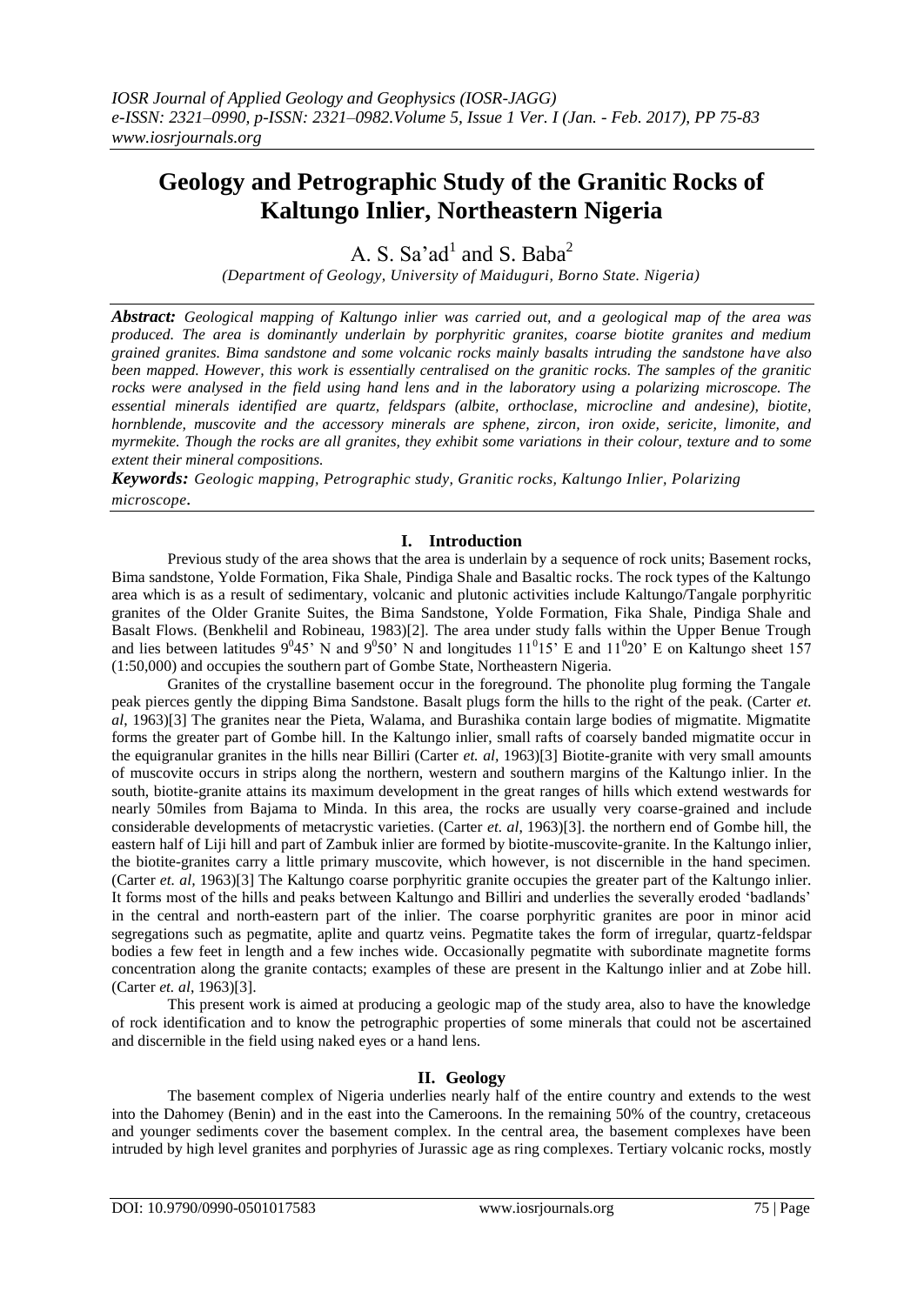basalt cover small areas of the basement complex mostly in the northeast. The oldest known rocks in the country are Precambrian in age.

## **1. Geologic Review of the Basement Complex rocks of Nigeria**

The Nigerian basement complex is made up of three lithological units; the Migmatite-Gneiss-Quartzite complex, the Metasediments or Schist Belts and Older Granite Suite.

**Migmatite-Gneiss-Quartzite complex**: this consists of migmatite gneisses, banded gneiss, augen gneiss, some high grade schist and amphibolites as well as quartzites and marbles. This unit is believed to be the oldest part of the Nigerian basement on which other rocks are laid and have been emplaced.

**The Metasediments or Schist Belts:** these are groups of rocks that occupy the narrow North-South troughs which are more abundant in the western part of the country, west of longitude  $8<sup>0</sup>$ . Schist belts are believed to have been deposited on the migmatite gneiss complex either during the Kibaran or Pan African Orogeny or both. Schist belts are generally of low-medium grade metamorphism and composed mainly of fine grained clastic sediments which include phyllites, pelites, mica schist and coarse clastic rocks which include metaconglomerates and metasandstones. Volcanic rocks and volcanoclastics form a relatively small percent of the rocks. The belts are usually separated from each other by migmatite gneiss complex as well as older granitic rocks.

**The Older Granites**: the term "Older Granites'' was first used by Falconer (1911)[4] as a descriptive label to encompass a Precambrian suite of plutonic rocks which include granites, coarse porphyritic / porphyritic granites, Adamallites, granodiorites, quartz diorites, tonolites, charnokites and gabbros. They occur as prominent batholitic masses in many parts of the basement complex. The term also differentiates the rocks from the high level intrusive Jurassic granites of the Jos plateau (the Younger Granites). The Older Granites are believed to have intruded into both migmatite-gneiss-quartzite complex and the rocks of the schist belts.

The Nigerian basement can be divided into four regions namely; Northwest, Southwest, North central-Northeast and Southeast. Each of these regions has its own characteristics lithologies and differs in modes of formation.

## **2. The Basement Complex of Northeastern Nigeria**

The basement complex of Northeastern Nigeria is known to be composed of migmatite-gneiss-quartzite complex which have been intruded by extensive bodies of Pan African granites. Metasedimentary or schist belts are missing or conspicuously absent in this region. Only relics of the metasediments are found as xenoliths and small pendants in the granitic rocks (Carter *et al*, 1963)[3]

The oldest rocks comprise of the remnants of an ancient metasedimentary series now almost entirely transported into anatectic migmatites and granites through the process of granitization and migmatization. Other rock types include schist and quartzites. Relics of the younger metasediments found as xenoliths and small pendants include quartzites, marbles, calc-silicate rocks, quartz-feldspathic and quartz-mica schist.

The Older Granites exposed in the northeastern region occur in the form of batholiths, bosses and stocks as exemplified by the granites in the northern part of Mandara Hills and around Bauchi and Jalingo areas.

Islam and Baba (1988)[5] have differentiated the Older Granites of the northern part of the Mandara Hill into medium and coarse grained granites, coarse porphyritic granites, fine grained granites, pegmatites and aplites including quartz veins. Pegmatites and aplites occur all over the region cross-cutting other rock types.

The northeastern basement complex is characterised by the presence of charnokites rocks including Bauchites. Charnokites are black or dark greenish grey or dark blue rocks composed of quartz, alkali feldspars, plagioclase, orthopyroxene (hypersthenes), clinopyroxene, hornblende, biotite and accessories apatite and zircon. Bauchites on the other hand is a deep green or blue grey coloured rock. It is typically coarse grained with feldspars in a matrix of ferromagnesian (fayalite and pyroxenes), quartz with accessory apatite, zircon and magnetite. Fayalite is the distinguishing mineral between Bauchites and Charnokites.

Kaltungo inlier is a Precambrian rock which is surrounded by sedimentary rocks of Cretaceous. The coexistence of their contact is of two possibilities:

- i. The hill was as high that sedimentation was not able to cover its top.
- ii. The hill was covered by sedimentation that gradually exposed over geologic time.

#### **Bima Sandstone**

The Bima Sandstone directly overlies the crystalline basement unconformably varying in thickness from 100m to over 300m. This wide variation in thickness may be due to the irregular relief of the crystalline floor or variable degree of deposition. The Bima Sandstone probably results from the weathering of the granite on the Jos plateau. On Lamurde anticline, it is divided into upper, middle and lower. The type locality is at Bima hill 40km east of Gombe where over 450m of coarse feldspathic grits with subsidiary sandstones and ironstones are exposed. The mineral grain of Bima Sandstones is believed to be derived from granitic terrain. Bima sandstone is massively bedded, highly consolidated and almost recrystallized. The lower beds of this formation are composed of about 400m of sandstone and argillaceous rocks. The middle is composed of about 800m of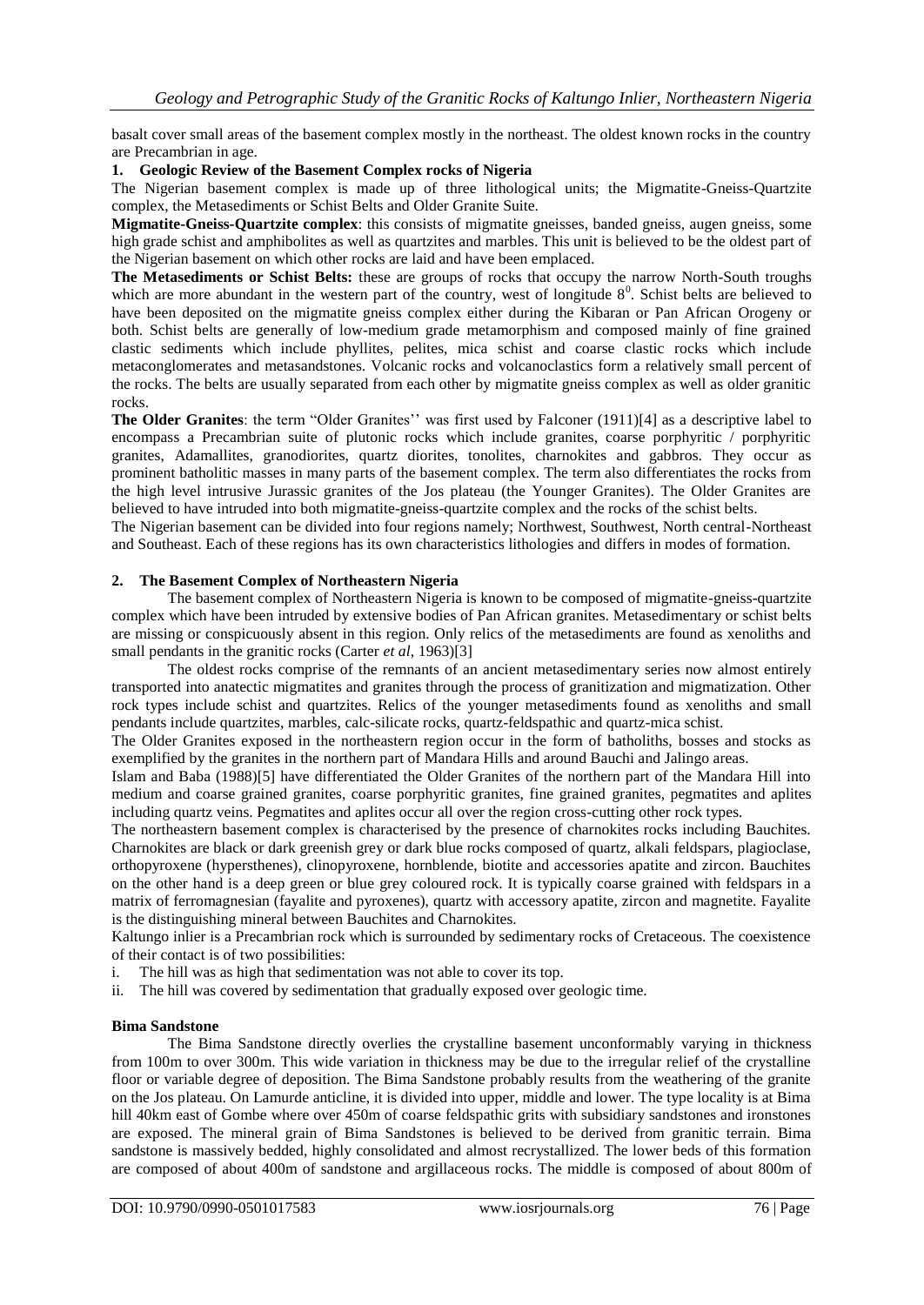coarse grained sandstone with clay and shale, whilst the upper division is about 1,700m of coarse grained sandstone. The beds are cross bedded and show a large range of sedimentary structures which include flow structure and ripple marks. (Carter *et al*., 1963)[3]



**Fig. 1:** Geological Map of the Study Area

## **Field relation**

Three lithologies have been encountered; these are the Basement Complex rock which occurs as inlier mainly the granites, the Cretaceous sedimentary formations mainly the Bima Sandstone and the Tertiary/Quarternary basalts. However, this work is basically on the granitic rocks*.* Below is a hand specimen description:

# **Porphyritic Granite (samples 1, 4 and 14)**

The rocks are pinkish dark to greenish in colour with porphyritic texture and essentially composed of major minerals in order of abundance of feldspar, quartz, biotite and hornblende. The phenocrysts are mainly feldspathic and range in size between  $2cmx1cm$  to  $3.5cmx2cm$  (N 09<sup>0</sup>48'32'', E 011<sup>0</sup>18<sup>5</sup>20'').



**Fig. 2:** Porphyritic Granites

DOI: 10.9790/0990-0501017583 www.iosrjournals.org 77 | Page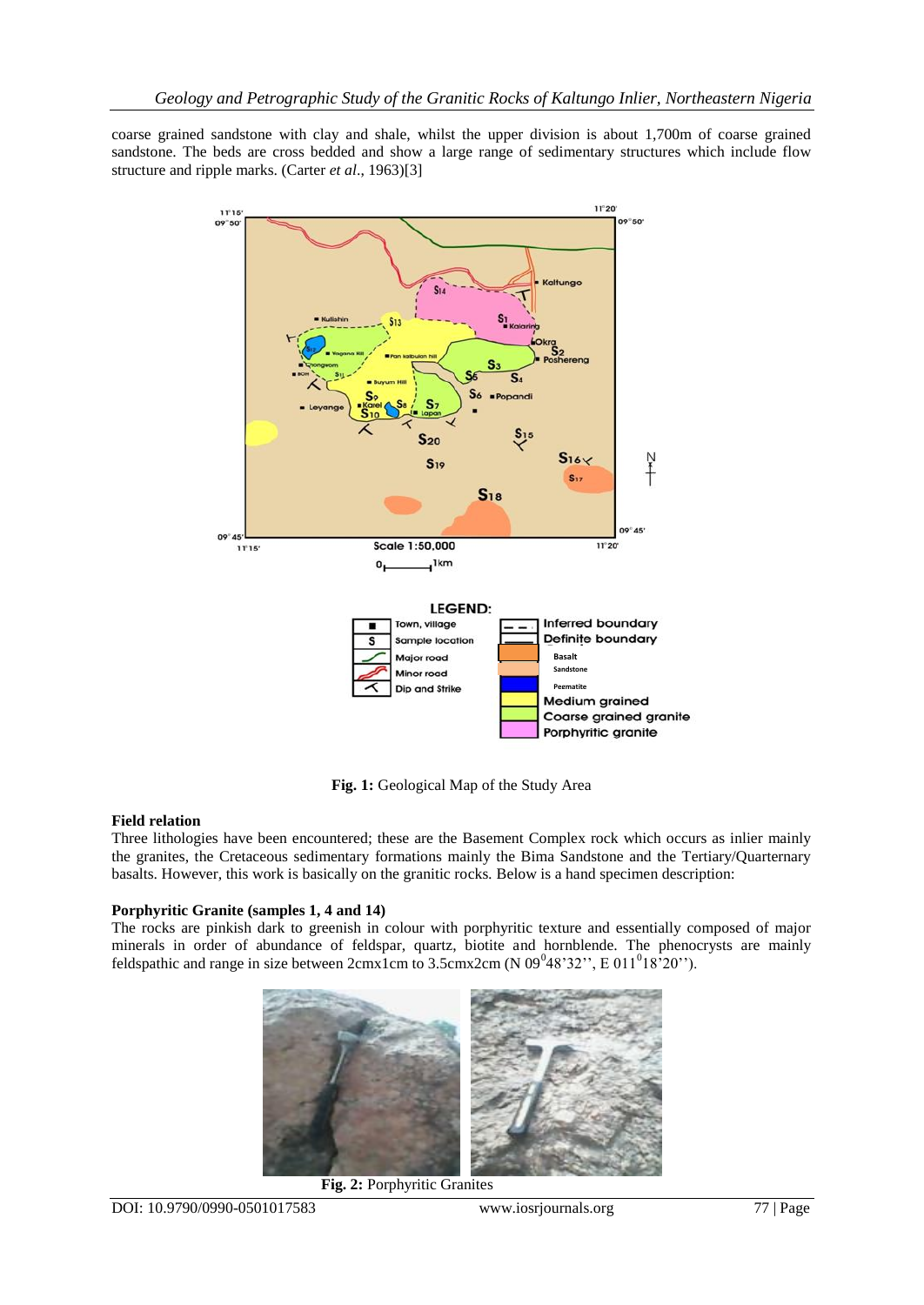## **Coarse Biotite Granite (sample 2, 5 and 7)**

The rocks are pinkish dark to gray with a very coarse grained texture and composed of major minerals of feldspar, biotite and quartz.  $(N09^{0}47'45"$ , E 011<sup>0</sup>18'37")



**Fig. 3:** Coarse Biotite Granite

## **Medium Grained Granite (sample 9 and 10)**

The rocks are pinkish dark to gray with a medium grained texture and essentially composed of feldspar, biotite, quartz and hornblende. The hornblende is only suspected to be in sample 10 (N  $09^047'10''$ , E  $011^016'50''$ ).



**Fig. 4:** Medium Grained Granite showing some Fractures

## **III. Materials and Methodology**

The map of the study area was cut from a topographic map of a scale 1:50,000 and was not blown so that the scale remains the same. The mapping exercise was carried out on the field, a grid type of traversing was adopted in order to pace and cover the entire map. Rock samples were chipped and collected at regular intervals and at points of interest where there is change in lithology in order to mark and establish boundary between different rock types or units. Collected samples are labelled based on their locations as sample one (S1) for instance, and kept in a sample bag. However, prior to that certain observations were made such as colour, mineral composition, texture, measurements of thickness of structures, dip and strike, naming of the rock type and so on were all recorded in the field notebook.

The equipment/instruments needed by a geologist to carry out a successful fieldwork effectively are relatively few and are in fact common but their types can vary depending on the rock types to be mapped. Field equipment used include; Base Map, map case, Compass and Clinometers, Geographic Positioning System (GPS), Measuring Tape, Hammers and Chisels, Hand lens, Diluted Acid, Sample Sac, Masking Tape, Camera, Field note book, Pen, Pencil and erasers. (Baba, 2009)[1]. The samples were then taken to the laboratory and subjected to a petrographic analysis. The collected samples were thin sectioned with each sample prepared on two slides.

## **1. Thin Section Preparation**

Abrasive Powders used in this work are therefore grade 120 and grade 600 respectively, and the required thickness as usual was determined by the reference minerals, that is colour indexes of quartz and feldspar which is grey to white.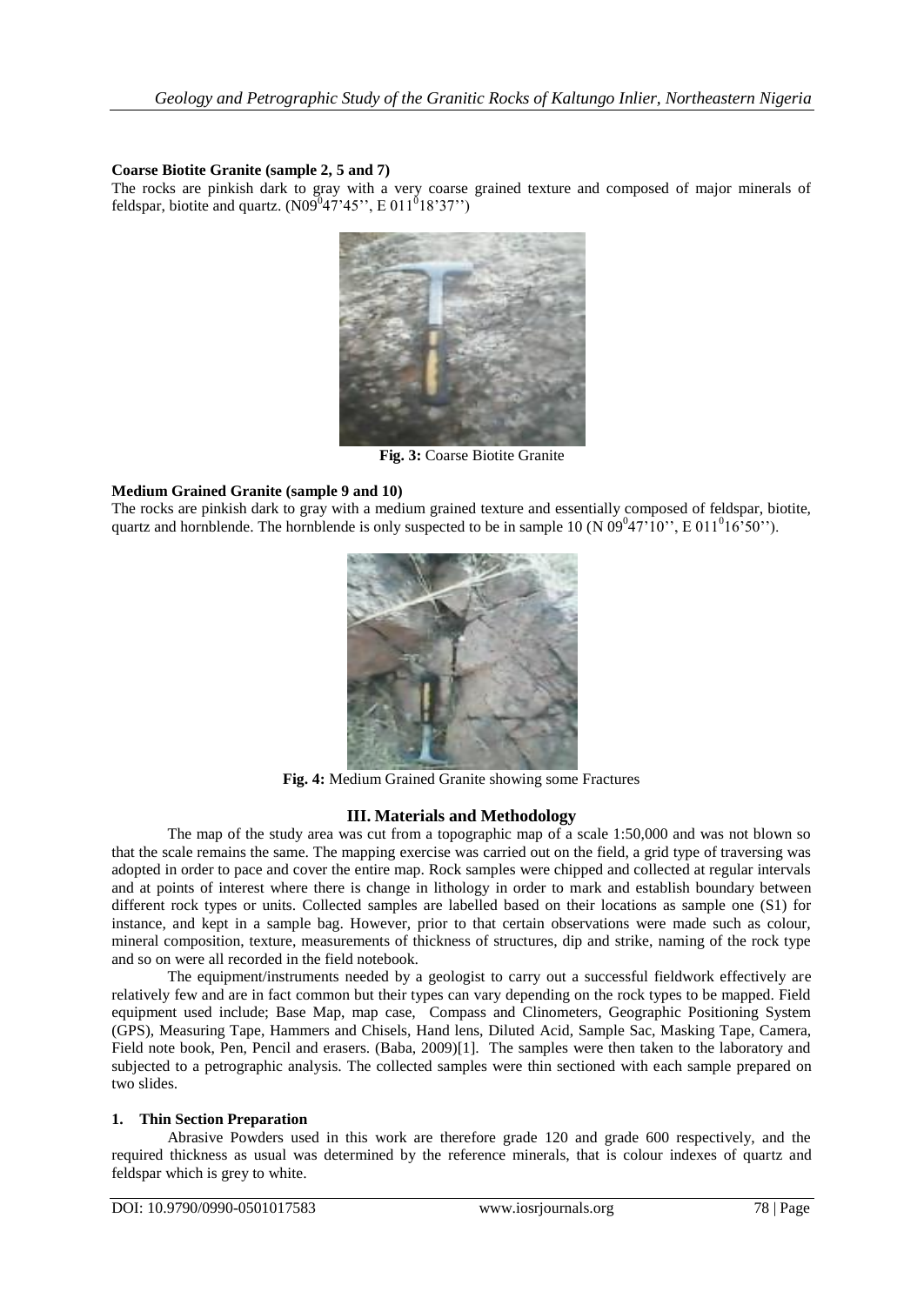Final Mount is done when the glass is allowed to dry and the excess araldite is being removed using a razor blade, a drop of Canada balsam is applied on the slide and the cover is then placed on top of it and pressed gently to remove any air bubbles as well as excess Canada balsam between the slides and the cover slip. Allow it to dry on a hot plate then remove the excess Canada balsam on the glass slide and then wash the slide with detergent and finally allow it to dry. (Rowland, 1953)[6]

# **2. Petrographic Study**

The eight samples collected were thin sectioned, with each sample on two slides and were analysed and studied with a polarising microscope under both plane polarised light (PPL) and cross polarised light (XPL). The petrographic study revealed that:

Quartz appears to be colourless under plane polarized light, pleochroism and cleavage is absent, however, some fractures are apparent with an anhedral form and low relief. Conversely, it has weak birefringence under crossed polarised light; interference colour is gray to white of first order with parallel extinction and no twinning. Orthoclase is apparently colourless under plane polarized light, non pleochroic with cleavage perfect in two directions, anhedral form and low relief. On the other hand, it has weak birefringence under crossed polarised light, interference colour of gray to white of first order with parallel extinction and Carlsbad twinning.

Microcline is colourless under plane polarised light with perfect cleavage in two directions, anhedral form and low relief. Under crossed polarised light however, it appears to have weak birefringence, interference colour of gray to white of first order with parallel extinction and cross-hatch twinning.

Andesine is colourless and non pleochroic with perfect cleavage in two directions, anhedral form and low relief under plane polarised light. When observed under crossed polarised light, it has weak birefringence, interference colour of gray to white of first order with an oblique extinction at an angle of  $24^0$  in slide 1a and  $21^0$ in slide 1b and an albite twinning. Plagioclase is colourless, non pleochroic with cleavage perfect in two directions, anhedral form and low relief under plane polarised light. It has weak birefringence, interference colour of gray to white of first order, with an oblique extinction at an angle of  $16<sup>0</sup>$  in slide 5a and polysynthetic twinning though it was absent in slide 5b.

Biotite is observed to be brownish under plane polarised light with strong pleochroism, cleavage perfect in two directions, anhedral form and a high relief. However, it has strong birefringence under crossed polarised light, interference colour virtually greenish brown with parallel extinction and no twinning. Hornblende is light green under plane polarised light with strong pleochroism and perfect cleavage in two directions, anhedral form and very high relief. It has strong birefringence under crossed polarised light, interference colour of dark green with symmetrical extinction and polysynthetic twinning.

Muscovite appears colourless to pale yellow, non pleochroic with poor cleavage in one direction, moderate form and relief under plane polarised light. Birefringence is also moderate however, under crossed polarised light, interference colour between reddish to purple (multicolour) with parallel extinction and twinning absent. It was only observed in slide 5b.

Iron oxide looks blackish as observed under both plane and crossed polarised light (opaque), with absent pleochroism and cleavage, anhedral form and high relief. It has no birefringence, extinction and twinning is absent Sphene is apparently pale yellow to green in colour with no pleochroism and cleavage under plane polarised light, anhedral form and high relief. However, it tends to have a strong birefringence, interference colour of green arcane with symmetrical extinction and polysynthetic twinning under crossed polarised light. It was only observed in slide 2a.

Zircon is greenish under plane polarised light with pleochroism and cleavage absent, prismatic form and moderate to high relief. It has strong birefringence, interference colour of upper second order, parallel extinction and twinning absent. Sericite appears colourless to pale yellow under plane polarised light, non pleochroic with a very poor cleavage in one direction, anhedral form and low to moderate relief. Conversely, it has moderate to high birefringence, interference colour between reddish to purple under crossed polarised light with parallel extinction and twinning is absent.

Myrmekite is colourless under plane polarised light, with pleochroism absent, cleavage perfect in two directions, anhedral form and low relief. It has weak birefringence, interference colour of gray to white of first order as seen under crossed polarised light, with parallel extinction and twinning absent. Limonite, just like an iron oxide, it is also an opaque mineral only that it has brown colouration under plane polarised light and dark brown under crossed polarised light.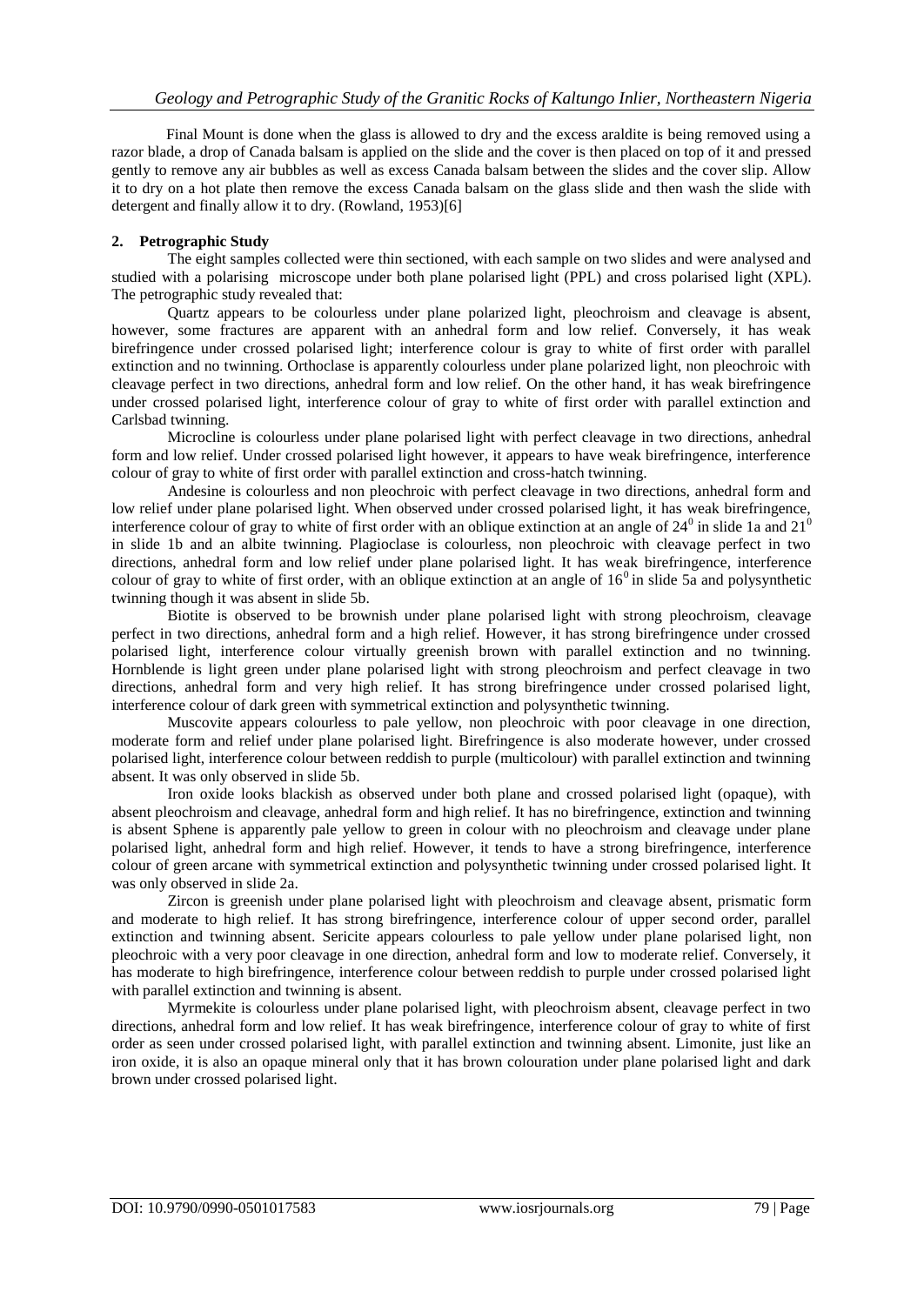

**a.** Minerals Observed Under Plane Polarized Light (Magnification x100)



b. Minerals Observed Under Cross Polarized Light (Magnification x100) **Fig. 5:** Microphotographs of Porphyritic Granite (Sample 1, Slide 1b)



**a.** Minerals Observed Under Plane Polarized Light (Magnification x100)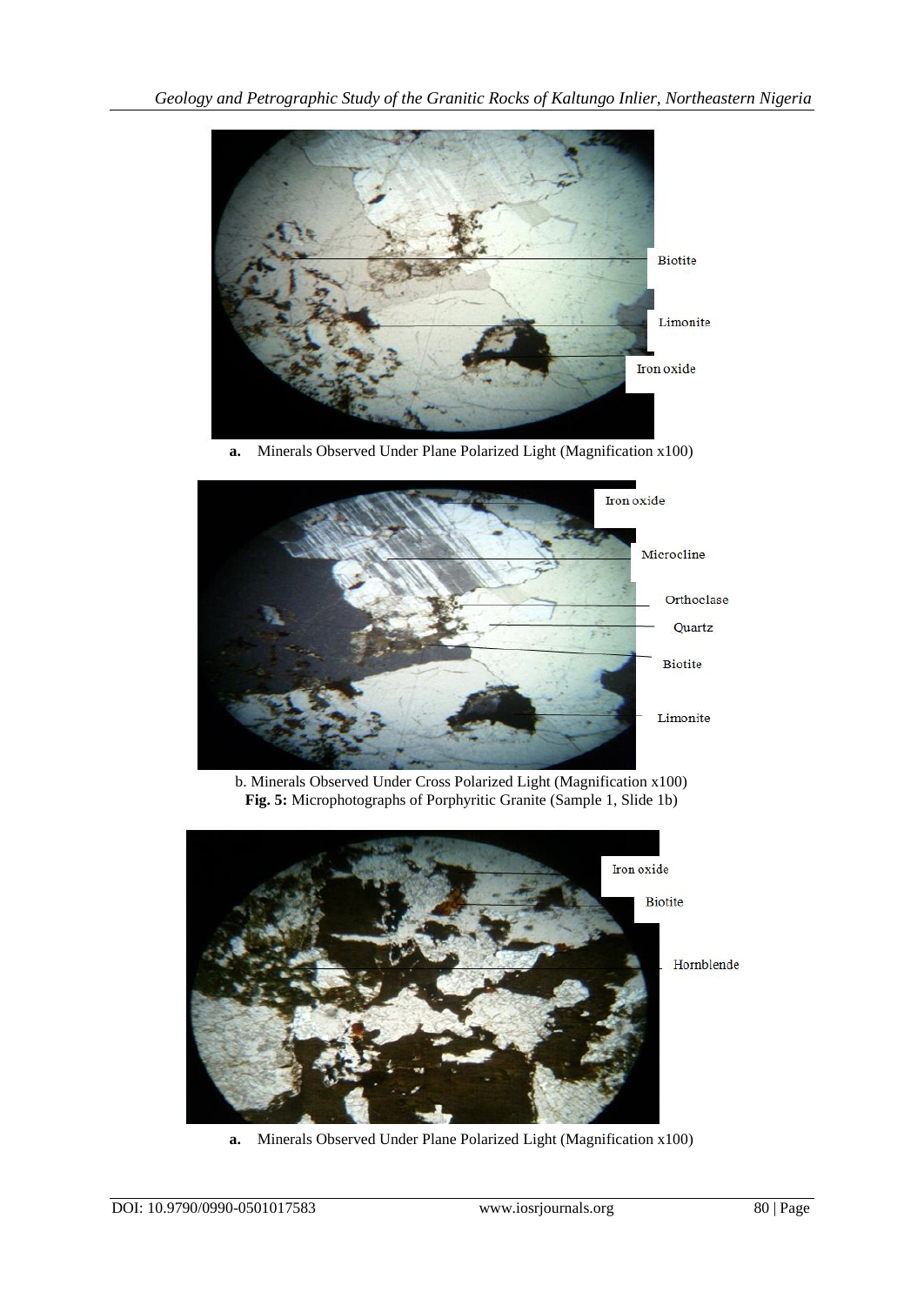

**b.** Minerals Observed Under Cross Polarized Light (Magnification x100) **Fig. 6:** Microphotographs of Coarse Grained Granite (Sample 7, Slide 7b)



**a.** Minerals Observed Under Plane Polarized Light (Magnification x100)



**b.** Minerals Observed Under Cross Polarized Light (Magnification x100) **Fig. 7:** Microphotographs of Medium Grained Granite (Sample 9, Slide 9b)

# **IV. Discussion**

A geologic map of the study area was produced on a scale of 1:50,000. Though the rocks in the study area were identified to be granites, they exhibit some variations in their lithology. The granites consist of essentially quartz, albite, orthoclase, microcline andesine, biotite, hornblende, muscovite and accessory sphene, zircon, iron oxide, sericite, limonite, and myrmekite. The variation in their texture is basically as a consequence of the rate of cooling magma that formed the rocks. Some of the rocks have their mineral crystals well developed as a result of the fact that the magma had ample time to crystallise slowly beneath the earth surface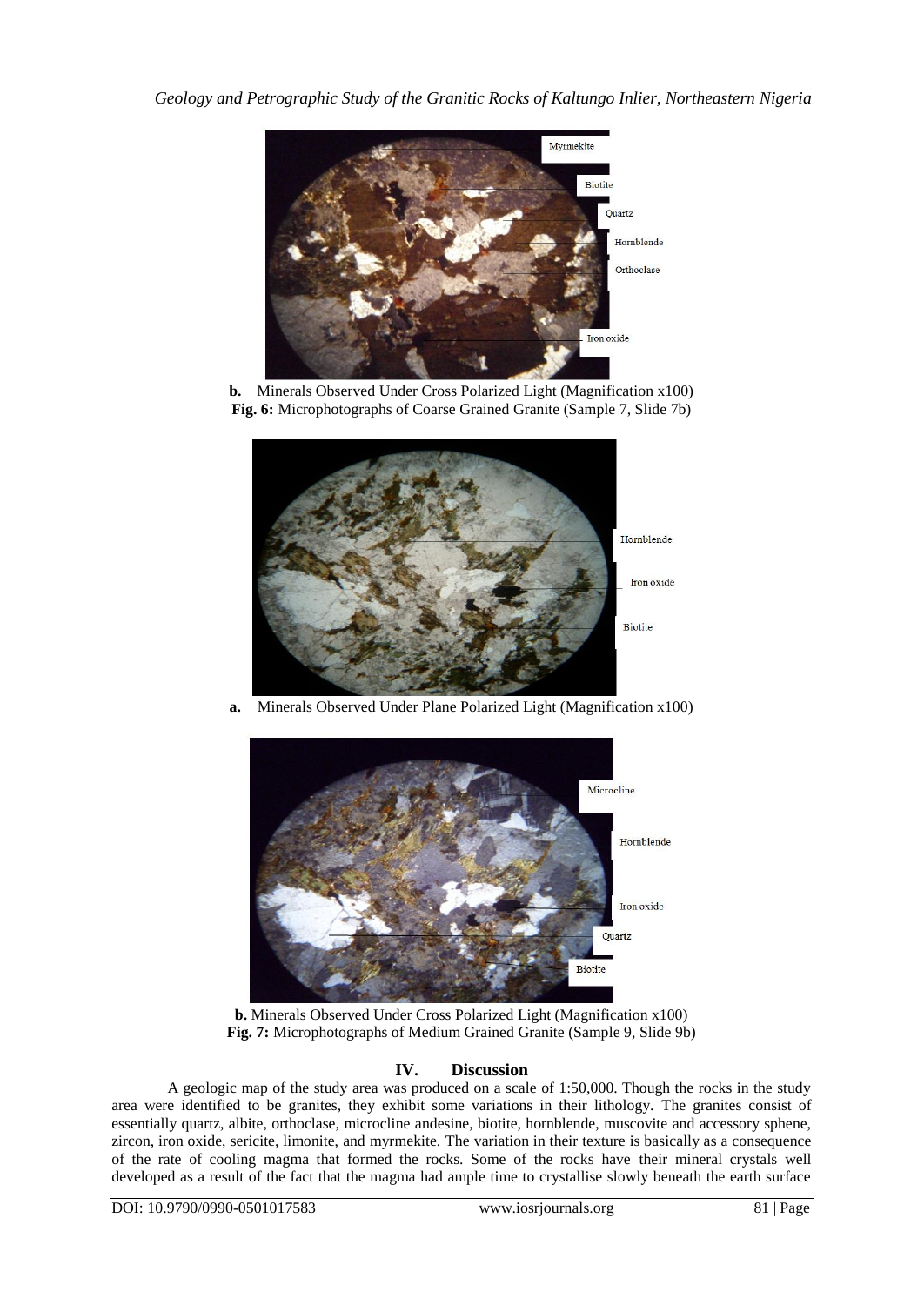where the temperature is favourable for each individual mineral crystal to grow. This is demonstrated in coarse grained granites (samples 2, 5 and 7). On the other hand, medium grained granites (sample 9 and 10) were more of rapid cooling magma and hence did not allow the individual mineral crystals to grow into larger crystals, thus given them medium textures in comparison with coarse grained granites. Porphyritic granites (Samples 1, 4, and 14) show characteristics of both slow and rapid rates of cooling magma. This is because it contains large or giant crystals of minerals (phenocrysts) due to slow cooling but then, it was subjected to a more rapid cooling as the magma eventually moves to the surface to form a finer grained groundmass in which the phenocrysts are embedded (porphyritic texture). The porphyries are mainly the pinkish feldspars as observed in the field, this happened because the feldspars are higher temperature minerals and they crystallized first. Medium grained granite (Sample 9 and 10) shows a change in texture observed in the field from top to bottom were subjected to a slower cooling relative to those at the top which were exposed to a rapid cooling. However, there are some scores of intrusions such as rhyolites and pegmatites that are not mappable encountered within the study area.

Pegmatites may not necessarily form from a magmatic process but they always have affiliations to igneous bodies. Pegmatite vein (sample 8 and 12) is believed to have formed from the crystallization of the residual liquid of the end phase of magmatic crystallization which flow into fractures within the pre-existing rocks and crystallised. The residual liquid of the end phase of magmatic crystallization is acidic and rich in silica ( $SiO<sub>2</sub>$ ) which elaborates why the percentage of quartz is greater in composition to the other minerals present. In some parts of the pegmatite however, the feldspars are observed to be absent and quartz seems to be the only mineral present because of its resistance to both physical and chemical weathering. The feldspars are not resistant to weathering and so they are weathered to form clays which were observed all over the stream channels and alluvial soil. The pegmatite was observed to be trending in NW-SE, this is because of the great tectonic deformation that took place in the area and some part of the Older Granites of the Nigerian Basement Complex during the Pan African orogeny which was studied and dated to be 677Ma-518Ma using Rb/Sr and U/Pb radioactive dating. Petrographically, the quartz crystals of the rock samples of the study area were observed to be highly cracked and have an anhedral form which proves that the rocks were highly deformed. The great tectonic activities that took place might have led to the exposure of the rocks to the surface of the study area.

The variation in colour of the different granitic rocks is as a consequence of high percentage of some minerals present in the magma during their formation. Porphyritic granite and coarse grained granite (samples 1and 5) are rich in feldspar, biotite and quartz thus have a pinkish dark grey colour, porphyritic granite, coarse and medium grained granites (samples 4, 7, 10, and 14) have a very high percentage of feldspar and biotite, therefore it is pinkish dark in colour, whilst coarse and medium grained granites (samples 2 and 9) are rich in quartz and biotite and have dark gray colouration.

Some minerals are observed to be associated with only a particular rock and some with two or more rock types as observed optically. Limonite is only associated with porphyritic granite. Myrmekite is almost associated with the porphyritic granite, coarse grained granite and medium grained granites (samples 4, 5, 7, 9, 10 and 14) because it forms as a result of intergrowth of quartz in plagioclase which are both present in the rock. The slow cooling of the magma leads to vermicular intergrowth of quartz in albite which forms the myrmekite. Zircon and hornblende are also associated with porphyritic granite and coarse grained granites (samples 2, 4, 5, 7) and coarse grained granite (sample 7) respectively because they were readily present in the crystallizing magma during the time of their formation, so also why sphene is only associated with coarse grained granites and medium grained granite (samples 2, 7, and 10). Sericite is only found in porphyritic granite, coarse grained granite and medium grained granite (samples 2, 4, 10 and 14). Muscovite is only associated with coarse grained granite (sample 5). Iron oxide on the other hand is almost associated with all the samples.

Weathering is essentially biological as animals and roots of trees obviously penetrated the parent rocks breaking them into smaller fragments. Structures such as joints, fractures and faults were observed and some measurements of dip and strike were made.

The granitic rocks in the study area are rich in feldspar; a single crystal of feldspar (phenocryst) was measured to be 18cm x12cm thick, which can be mined at profit by Glass and Ceramic industries for making products. The feldspars can also be mined for making cement and fertilizers. The granitic rock itself can be quarried for construction purposes such as building houses, roads, bridges etc and can also be used for making decorative stones such as tiles.

# **V. Conclusion**

Geological study of the rocks in parts of the study area revealed some granitic rocks with distinctive colour, mineralogical, textural and petrographic properties which have implication on their overall geology. The rocks occurring in Kaltungo inlier are essentially composed of porphyritic granite, coarsed biotite granite and medium grained granite with some basaltic intrusions piercing the overlying Bima sandstone. Presence of joints, fractures and faults indicate that the area has suffered some tectonic activities. Despite their distinction, both